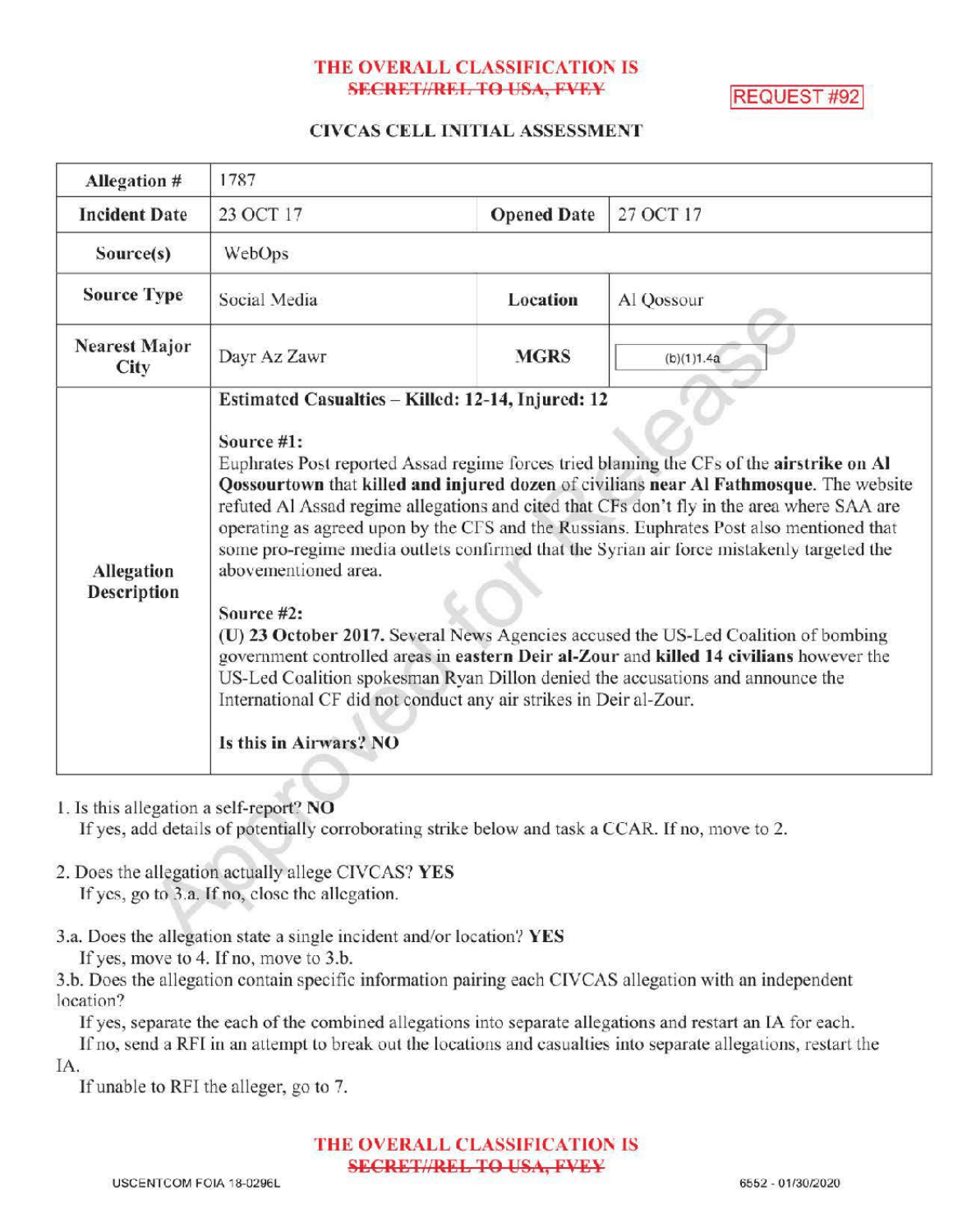### THE OVERALL CLASSIFICATION IS **SECRET//REL TO USA, FVEY**

4. Does the allegation contain:

- a) <sup>a</sup> way to identify <sup>a</sup> 48 hour date range? YES
- b) a specific location? YES
	- Ifyes to BOTH, go to 7. IfEITHERare no, then go to 5.

5. Does the allegation contain:

- a) a way to identify a 48 hour date range?
- b) a specific time of day or timeframe?

e) a general location?

If yes to ALL three, then go to 7. If ANY are no, go to  $6$ .

6. Does the allegation contain :

a) Video or photo evidence of CIVCAS that can be used to narrow the date/time or location of the allegation?  $\frac{1}{1}$  If yes, go to 7. If no, go to 6.b.

b) Are there at least two corroborating sources (total of 3) that independently reported the allegation?

- $\frac{1}{\sqrt{1 + \frac{1}{\sqrt{1 + \frac{1}{\sqrt{1 + \frac{1}{\sqrt{1 + \frac{1}{\sqrt{1 + \frac{1}{\sqrt{1 + \frac{1}{\sqrt{1 + \frac{1}{\sqrt{1 + \frac{1}{\sqrt{1 + \frac{1}{\sqrt{1 + \frac{1}{\sqrt{1 + \frac{1}{\sqrt{1 + \frac{1}{\sqrt{1 + \frac{1}{\sqrt{1 + \frac{1}{\sqrt{1 + \frac{1}{\sqrt{1 + \frac{1}{\sqrt{1 + \frac{1}{\sqrt{1 + \frac{1}{\sqrt{1 + \frac{1}{\sqrt{1 + \frac{1}{\sqrt{1 + \frac{1}{\sqrt{1 +$
- c) Any high quality sources?

 $\frac{1}{2}$  If yes, go to 7. If no, go to 6.d.

) Specific facts that warrant <sup>a</sup> search for strikes?

 $\overline{\phantom{a}}$  If yes, go to 7. If no, close the allegation.

7.a. Does the allegation contain sufficient information on the time, location and details to conduct a search for strikes? YES

If yes, go to  $8$ . If no, go to  $7.b$ .

7.b. Explain in detail why there is insufficient information on the time, location, and details to conduct <sup>a</sup> search for strikes.

### IZ & SY

MAT: 0 results CAOC log: 0 results  $CJTF log: 0$  results

# IZ

CJFLCC log, -email (Start 18 MAY 2017):

## SY

 $T\mathcal{F}_0(\cdot)$ lag, -email (Start 22 JUL 2017): 0 results

8. Are there any potentially corroborating strikes? NO

If yes, answer the questions below and task CCAR.

If no, provide a detailed explanation and close the allegation.

- Performed a 48-hour (22-23 OCT 17) search for strikes in the Dayr az Zawr area  $-$  specifically around Al Qossour neighborhood.
- Search returned zero strike results over the 48-hour period.

### THE OVERALL CLASSIFICATION IS SECRETI/REL TO USA, FVFY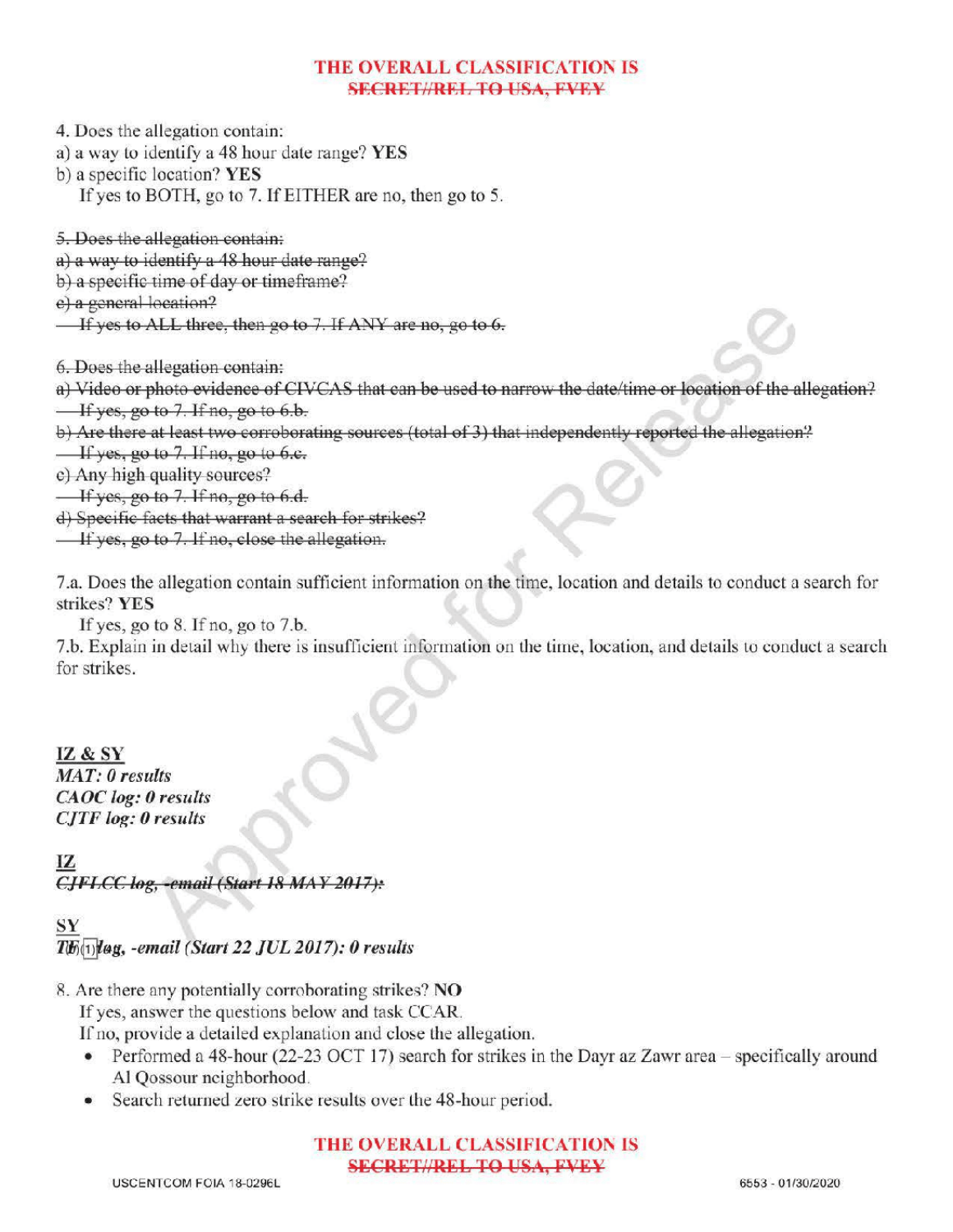#### THE OVERALL CLASSIFICATION IS **SECRET//REL TO USA, FVEY**

### 1.Assessed date of incident:

2.Location:

3. Potentially Corroborating Strike Information: MGRS: Strike Number: DTG: Target: Dynamic/Deliberate: Aircraft: Call Sign: Nationality: Munitions & Number dropped: Target Number: TEA:  $BF$ #

Non-US Coalition Involvement: N/A

Decision: Close at the IA due to insufficient evidence to corroborate the allegation.

 $\mathcal{S}_{\infty}$ 

Release